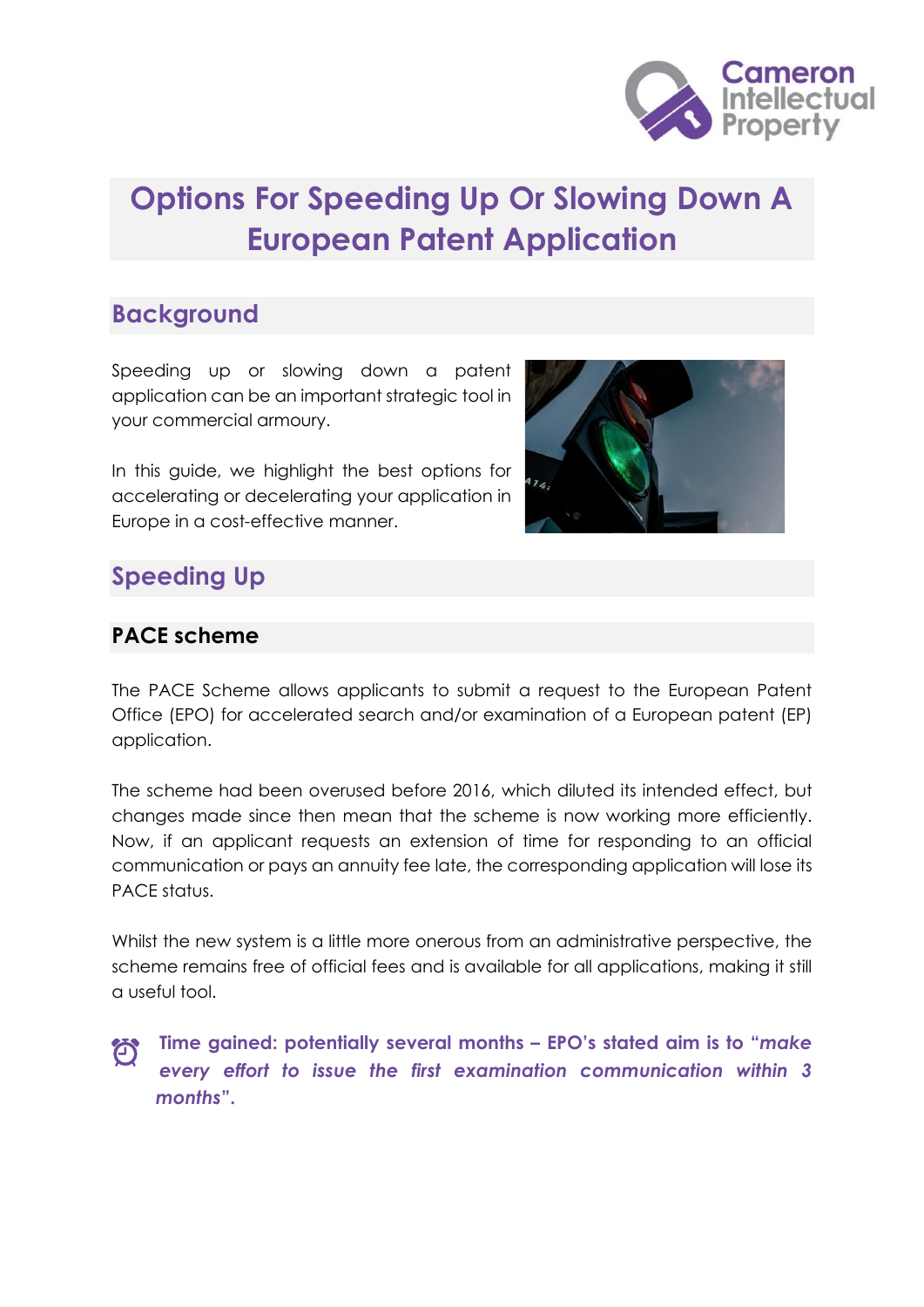

## **IP5 Patent Prosecution Highway (PPH)**

The IP5 PPH scheme is a current pilot scheme running between the EPO and the IP offices of the USA, China, Japan and Korea (the IP5). The scheme leverages fast-track examination procedures already in place at those offices and allows examiners to make use of the work products of the other offices.

Therefore, e.g., a granted US patent serving as the priority application for a subsequent EP application can be used as the basis for entering the PPH at the EPO. Whilst the scheme is a welcome addition to the range of acceleration options available, using the PPH does not mean that a corresponding European application with equivalent claims to the original patent will be automatically accepted by the EPO.

As such, we would generally recommend instead using the PACE scheme highlighted above, to gain the same acceleration effect without the administrative complexity associated with the PPH scheme.

 $\bigodot$ **Time gained: potentially several months – expected to have similar effect to PACE scheme.** 

### **EPC communication waivers**

• **Compressing 2-stage search & examination procedure into single stage (waiving Rule 70(2) epc invitation)**



It is possible to compress the EPO's default 2-stage search and examination procedure into a single stage by paying the examination fee upon filing and proactively waiving the standard Rule 70(2) EPC communication.

This communicaton is issued following issuance of the Extended European Search Report (EESR)

(and accompanying Search Opinion) and invites an applicant to explicitly reconfirm their request for examination (usually within a 6-month period).

Clearly, if this communication is waived and the search and examination stages are performed simultaneously, then the timescale to grant can be shortened, particularly if this strategy is combined with the PACE scheme mentioned above. However, this is at the expense of the opportunity to actively withdraw an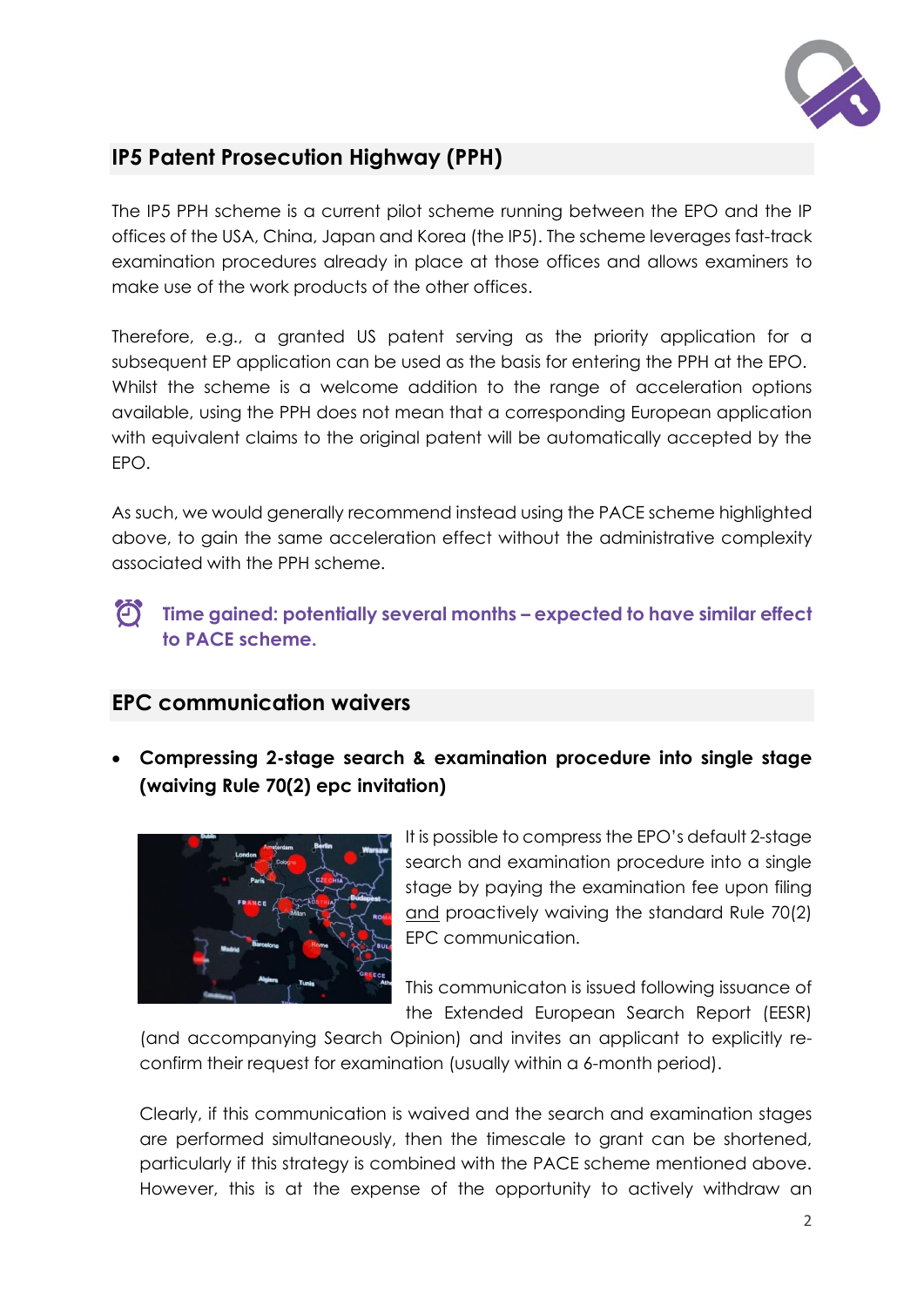

application following issuance of a negative EESR, and obtaining a refund of the official examination fee.

#### **Time gained: 6 months**  $\blacksquare$

• **Avoiding 6-month wait on voluntary amendment period for euro-pct applications (waiving Rule 161/162 epc communication)**



In European PCT regional phase (or Euro-PCT) applications, an EPO communcication is automatically issued under Rules 161/162 EPC shortly after filing. In response, an applicant may submit voluntary amendments (and pay any required "excess claims" fees) within a 6-month deadline.

This communication may also be proactively waived to avoid the 6-month stasis that would otherwise occur if no amendments are necessary. This requires any claim amendments to be submitted (and excess claims fees to be paid) at the time of filing. Ideally, those claim amendments should include reference numerals; include the two-part form favoured by the EPO; and address objections (if any) raised in the International Preliminary Report on Patentability.

This strategy can also be combined with the PACE scheme and waiving of the Rule 70(2) communication mentioned above for maximum compound effect.

## **Time gained: 6 months.**

## **Early entry into European regional phase (Euro-PCT)**

The normal deadline for filing a Euro-PCT application is 31 months from the earliest priority date. However, an applicant may file a Euro-PCT application well before this deadline and make an explicit request for early processing by the EPO. This can be combined with the other acceleration options mentioned here.

If Europe is to be the main designated or elected office of international (PCT) application, then consideration can also be given to selecting the EPO as the International Searching Authority (ISA). By doing this, this will (usually) ensure that the Euro-PCT application is allocated to the same examiner who handled the application during the international phase, reducing the likelihood of unexpected new objections during the European phase.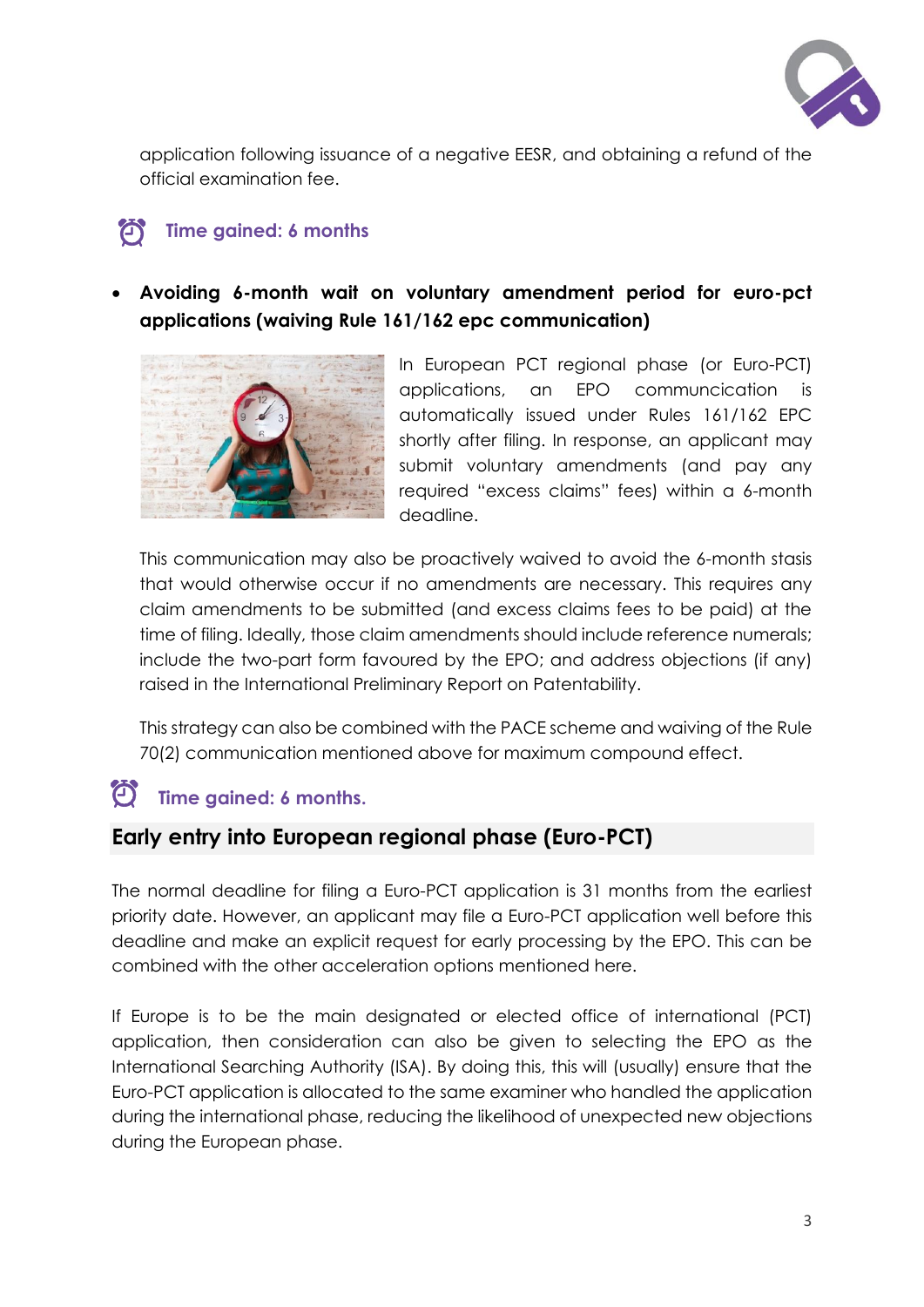

According to recent EPO statistics, 37% of US-originating PCT applications are already processed by the EPO as the ISA.

 $\bigodot$ **Time gained: potentially several months, depending on when Euro-PCT application filed and on whether same examiner allocated.** 

#### **Responding promptly to examination reports**

An obvious way of minimising delays in prosecution is to respond quickly to any official communications rather than utilising the full time period allowed for response (which is typically between 2 and 6 months). Anecdotal evidence suggests that a European examiner is more likely to process an application which returns to his/her desk quickly whilst issues are fresh in the mind.

#### $\bigcirc$ **Time gained: up to 6 months dependent on length of original deadline.**

## **Slowing Down**

#### **Discretionary extensions**

Extensions of time are often (but not always) available as of right. For example, a 2 month extension of time is normally available for responding to an examination report. Further discretionary extensions can sometimes be obtained. Annual renewal fees can be paid up to six months late (with a 50% surcharge on official fees).

#### $\bigcirc$ **Delay gained: potentially 1-month.**

### **EPO 10-day rule**

The EPO's "10-day rule" applies to certain types of EPO communications which are deemed to be delivered on the tenth day after posting. Therefore, *some* deadlines actually begin shortly after the communication is deemed to have been physically received, even if it was actually received earlier (even if received electronically).



**Delay gained: 10 days. Plus any available as-of-right extension which is**   $\bigcirc$ **typically 2 months.**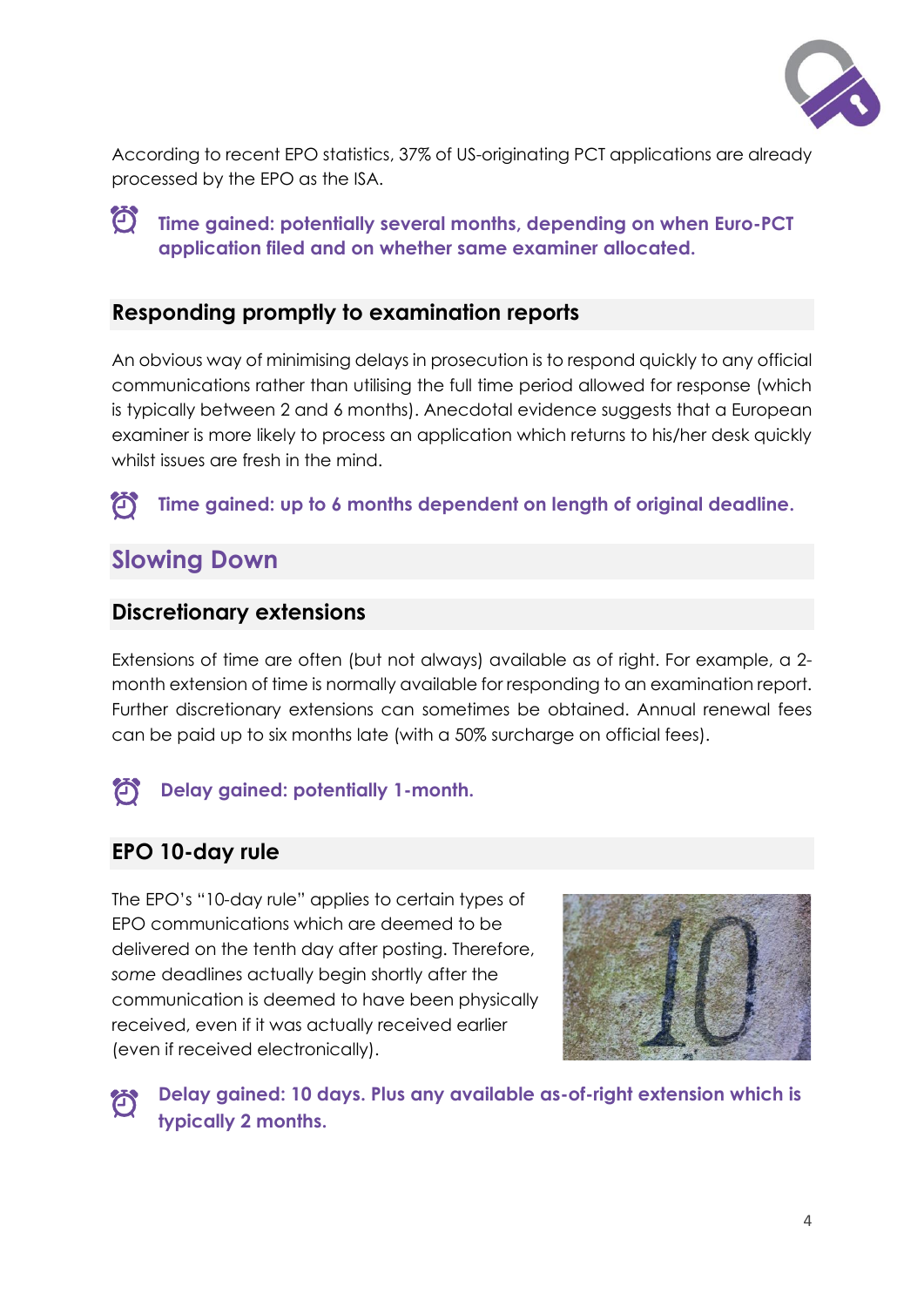

## **EPO "further processing" procedure**

The EPO's "further processing" procedure can be used to revive an application which has been deemed withdrawn due to the failure to meet certain types of deadlines. It is normally only used in emergency situations (with official fees being payable) but can be also used strategically to significantly extend the pendency of an application.

#### **Delay gained: at least 2.5 months, and often more than 3 months.**   $\left( \bigcirc \right)$

## **Can we help you?**

For tailored advice on acceleration and deceleration options for your European patent portfolio, please **contact Avir Patel**.



**Avir Patel Head Of Patent Practice** 

**E: avir@cameronintellectualproperty.com T: +44 (0)208 390 3775**

### **View our video guide**

We've also created a video Q&A guide to accompany this briefing download, and you can view it on our YouTube channel at:



#### **https://youtu.be/1rW8E\_VwFQg**